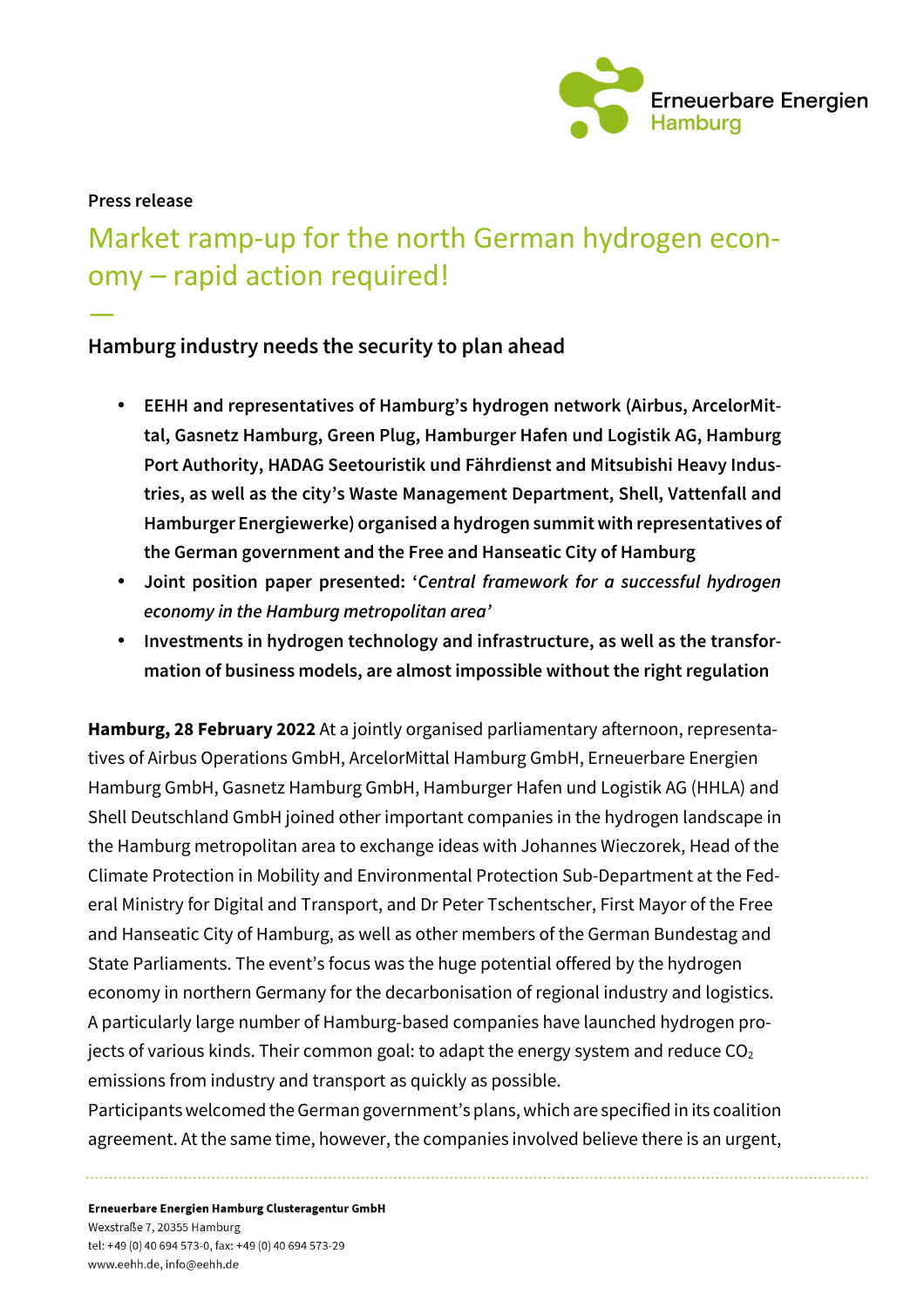major and additional need for regulatory action – including the European Commission's upcoming 'Delegated Act' (DA). The hosts made specific recommendations in the form of a joint position paper with four central policy demands.

- 1. In order to ensure the adequate **availability of green hydrogen** to supply industry and logistics **at competitive terms** for successful decarbonisation by 2045, sufficient low-cost green electricity must be available for its production. The draft of the EU Commission's important DA legislation is highly restrictive and would endanger a market ramp-up in Germany.
- 2. Nationally, suitable customer **tools** such as climate protection agreements (Carbon Contracts for Difference) and tax breaks/green hydrogen price incentives (OPEX) – must be introduced in the different sectors, in order to close the currently significant **pricing gap** between hydrogen and traditional fuels.
- 3. The **approval process** for electrolysis, infrastructure and application projects must be seriously **accelerated**, as has already been planned for wind power and photovoltaic projects. Funding applications and approvals (e.g. within the framework of Important Projects of Common European Interest (IPCEI)) must also be simplified and accelerated.
- 4. **Regulation:** the mandatory ownership separation of gas and hydrogen networks, as is currently being discussed as part of the EU Commission's Gas Package, prevents important synergies in the transformation process and should therefore be avoided.

As well as these central business demands, other issues were also addressed, such as regulations for imports, technology funding and certification. These recommendations would facilitate the development of local production, transport chains and import infrastructure for hydrogen.

The full position paper for the northern German hydrogen economy is available here.

### **https://www.erneuerbare-energien-hamburg.de/de/news/positionspapiere.html**

**Jan Rispens,** Managing Director of Renewable Energy Hamburg Cluster Agency: "The development of hydrogen infrastructure has to start now, otherwise it will be almost impossible to achieve the decarbonisation targets by 2045. Government must create the